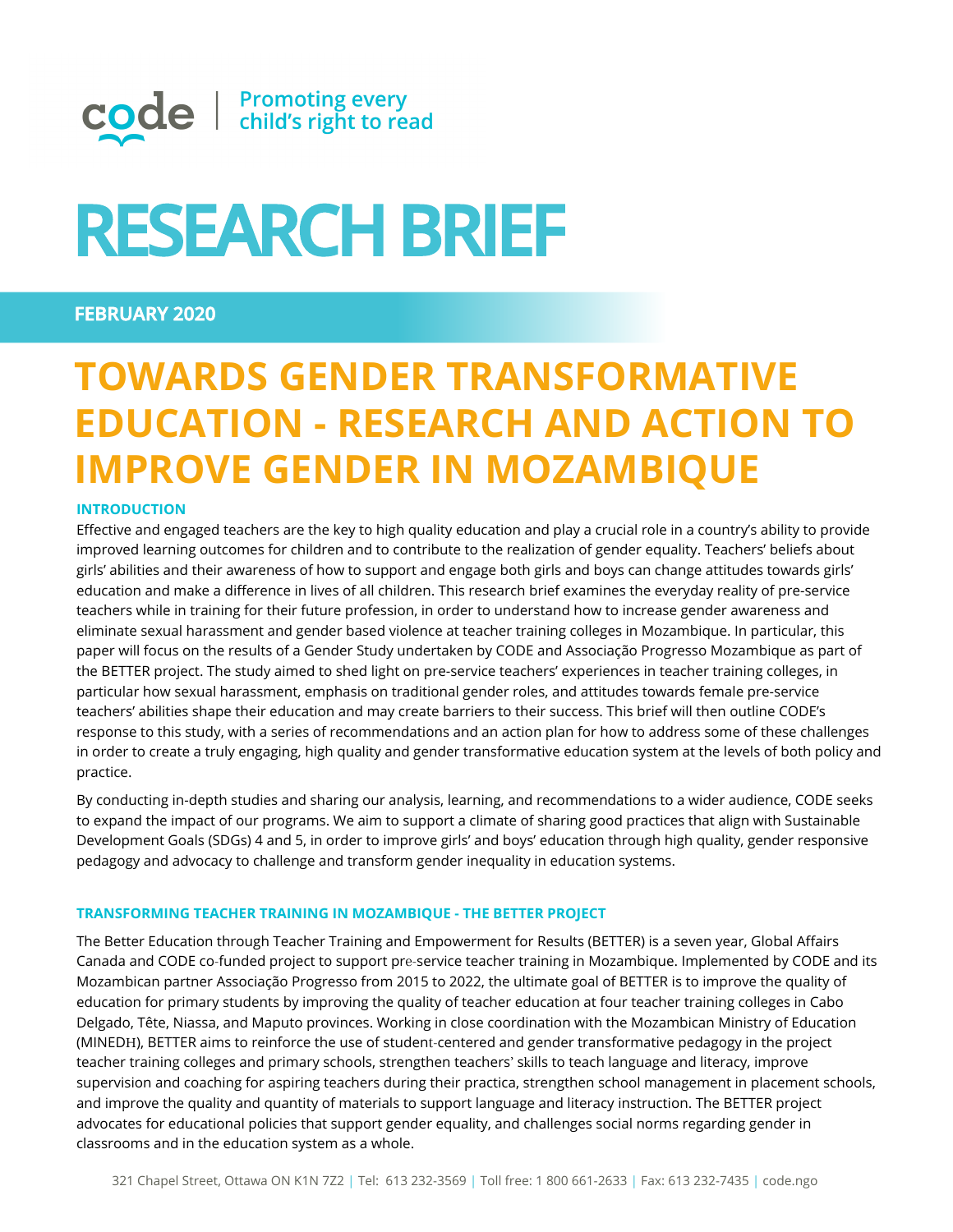Mozambique, whose colonial past and post-independence civil war has made it one of the world's poorest countries<sup>1</sup>, has made great gains in educating its citizens. Between 2009 and 2014, the net enrollment of 6 year-olds rose from 67% to 82%, the pupil-teacher ratio shrunk from 69 to 62, and gender parity in Grade 1 stabilized at 0.94<sup>2</sup> Mozambique's Education Strategic Plan for 2012-16<sup>3</sup> aspired to build on the momentum of these gains to promote equity and improve the quality of education. However, by 2015, it was clear that 'most of the Strategic Plan's targets [would] not be met.'<sup>4</sup> While virtually 100% of 6-10-year-olds matriculated in grade 1, only 70% reached grade 3. The 2013 National Assessment showed that the children who did make it to grade 3 were not necessarily receiving quality education, with less than 7 percent of them demonstrating basic literacy skills.<sup>5</sup>

The low quality of teacher education is a key challenge faced by the education sector in Mozambique. According to the World Bank<sup>6</sup>, there was a high level of absenteeism amongst teachers, with 45% not at school during monitoring visits, and low results in teacher assessment in mathematics, language and pedagogy (29%), which, according to the study, are the two most important determinants of pupil learning outcomes.<sup>7</sup> Results shared during the Annual Review Meeting of the Education Strategic Plan (ESSP) in March 2017 confirmed the continued decline in the quality of education. MINEDH reported that while admission rates surpassed the goals for 2016, the retention rate of primary students continued to decline. In 2016, only 62.8% of the students (62.4% among girls) enrolled in grade 1 reached grade 3. Furthermore, only 4.9% of the pupils assessed as participants in the National Reading Evaluation in 2016 could read fluently and comprehend what they read, compared to 6.2% of pupils in 2013. This means that although most Mozambican children presently enroll in primary school, the vast majority of them leave primary school without gaining basic literacy and life skills that could benefit their socio-economic wellbeing.

#### **GENDER TRANSFORMATIVE PEDAGOGY**

Aligned with the goals and priority actions of Mozambique's Education Sector Plan and with the Government of Canada's Feminist International Assistance Policy, BETTER mainstreams gender into all aspects of the program. Gender transformative education is a foundation for gender equality, with research consistently showing that women's educational levels strongly correlate to other beneficial behaviours and outcomes, including better health, economic development, and higher schooling rates for their own children, including girls.<sup>8</sup> UNESCO (2014)<sup>9</sup> defines gender transformative as:

"Policies and initiatives that challenge existing and biased/discriminatory policies, practices, programmes and affect change for the betterment of life for all (p. 61)." CODE recognizes the complexity of initiating change and the key role that teachers play in increasing awareness on gender equality and the success of a gender transformative educational system. At the UNESCO 2011 General Conference:

..an overwhelming number of UNESCO Member States – both from developed and developing countries – underlined 'teachers' as the key area of focus in addressing education quality, gender equality and the equitable provision of education for all… One important step towards achieving gender equality is to mainstream gender in the education process through curricula and teacher training (UNESCO, 2015, p. 13).

The foundation of the BETTER project is to challenge the discriminatory gender norms of existing policies and practices in classrooms and in the education system through gender transformative pedagogies in classrooms, extracurricular activities that challenge and change attitudes, and advocacy for gender transformative policies. Developing and delivering high quality gender transformative education allows countries to move towards achieving SDGs 4 and 5.

- 1 UNDP, *Human Development Report 2015,* lists Mozambique as number 180 of 188 countries indexed.
- 2 https://www.globalpartnership.org/blog/more-children-learn-mozambique

<sup>3</sup>https://www.globalpartnership.org/content/mozambique-education-strategic-plan-2012-2016

<sup>4</sup> MINEDH (2015), A Escola É Nossa! Plano Operacional 2015-2018, 28 Feb 2015.

<sup>5</sup>http://documents.worldbank.org/curated/en/281791495480151135/pdf/MOZAMBIQUE-PAD-05152017.pdf

<sup>6</sup>https://openknowledge.worldbank.org/bitstream/handle/10986/21917/Mozambique0service0delivery0indicators.pdf? sequence=1&isAllowed=y

<sup>7</sup>ibid.

<sup>8</sup>http://www.ungei.org/GRESP-policy-note-LNGB-Sep-2019-SPREADS.pdf

http://www.ungei.org/resources/files/Missed-opportunities-high-cost-of-not-educating-girls-World-Bank-July-2018.pdf

https://www.globalpartnership.org/sites/default/files/2019-06-gpe-gender-brief.pdf

<sup>9</sup>UNESCO Priority Gender Equality Action Plan: 2014-2021 2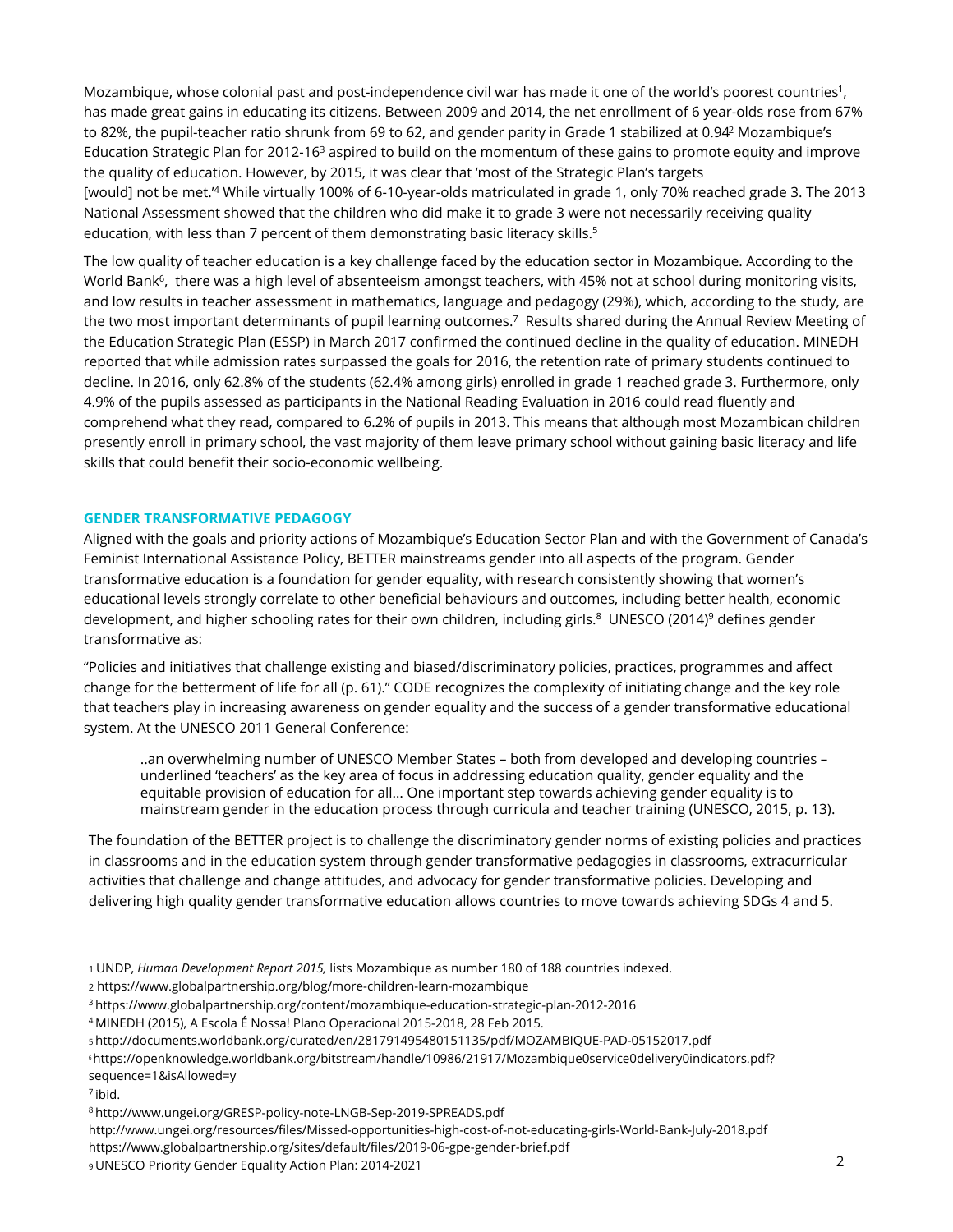As part of their initiative to train teachers and head teachers on gender awareness and equality in early years classrooms, the Forum for African Women Educationalists (FAWE) notes that "the role of school management in creating a gender-sensitive and conducive physical environment was a critical component in the intervention (p. 4)."<sup>10</sup> BETTER trains pre-service teachers and their educators in teacher training colleges, and crucially also provides training to education officials. The involvement of these officials can have a significant lasting impact on the continued mainstreaming of gender transformative approaches, which may flounder without their institutional support. BETTER also influences curriculum and educational policy, which ensures sustainability as gender transformative pedagogy and gender equality are embedded into these areas. As noted by Wanjama and Njuguna (2015) in their study on FAWE's gender initiatives in schools, "[a]ccording to case study research, the best option of replicating and scaling up GRP (gender responsive pedagogy) is through pre-service training (p.  $8$ )<sup>11</sup>. The focus of BETTER is to strengthen pre-service teacher training to equip these future teachers and leaders to engage their students with gender transformative, participatory, and child-centred pedagogy.

#### **THE GENDER STUDY**

CODE recognizes that girls face many barriers to accessing and completing quality education based on beliefs about the role of women at home, at school, and in their communities. Girls that make it to school and as far as post-secondary education, like the female pre-service teachers participating in the BETTER project, have already surpassed what the vast majority of other women in their country achieve. They can be role models for girls that they will teach in their classrooms. However, the barriers they have overcome continue during their teacher education. In order for them to fully succeed and to create truly equitable education, these barriers must be made visible and addressed. In addition, this important work of changing attitudes towards girls and women must not only include female teacher educators, pre-service teachers, and officials - engaging men in the conversation is crucial, as true transformation must come from all of those involved in the education system.

At the beginning of the BETTER project in 2015, CODE and Associação Progresso conducted a baseline assessment on attitudes towards gender and experiences of sexual harassment in the project teacher training colleges. Results showed that only 25% of female pre-service teachers and none of female teacher educators indicated knowledge of policies at the colleges that promoted a safe environment and equal opportunities for pre-service teachers. Significantly more male respondents indicated that they knew of these policies. Female pre-service teachers reported not having adequate female leaders and role models to whom they could turn when they had issues with harassment, abuse, violence, or even the need for female hygiene products.

While analyzing the results, the team identified that some responses appeared to minimize the frequency and severity of sexual harassment and negative attitudes towards women's abilities and equality. For example, 98% of pre-service teachers reported no experience with harassment or gender-based violence. This contrasts sharply with other research on the pervasiveness of sexual harassment and gender-based violence (GBV)<sup>12</sup> and these responses were flagged in the assessment as needing further investigation. The researchers noted that data gathered through self-reporting on sensitive topics was a major limitation of the assessment.

A lesson learned from this initial data collection is that with the short deadlines often required to conduct and submit a baseline assessment at the beginning of a project, there is rarely a strong relationship between project staff and participants to gather accurate data on extremely sensitive subjects such as sexual harassment. This is a consideration for all projects dealing with sensitive topics including gender as people will tend to open up and share as they feel trust and confidence in the project and greater comfort with project staff to support them in disclosing their true experiences and beliefs in a safe manner.

Not only do teacher educators have power over the pre-service teachers in classrooms, the structure of the education system means that the everyday lives of pre-service teachers are strongly dependent on and controlled by the teacher training colleges. For example, pre-service teachers, who live at the college, must obtain permission to leave the campus. This power dynamic and lack of safe spaces to disclose sensitive information is further compounded by the resistance of some teacher educators and others in leadership positions at the colleges to participate in the project.

10 https://issuu.com/fawe/docs/grp\_in\_ece\_toolkit\_english

<sup>11</sup>Wanjama, L. and Njuguna, F. (2015) *'Documentation of Gender Responsive Pedagogy as a Best Practice'.* Kilimani, Kenya: Forum for African Women Educationalists.

<sup>12</sup> Gennari, Floriza, Harris-Sapp, Simmons, and Messner (2016) ; Parkes & Heslop, 2013 3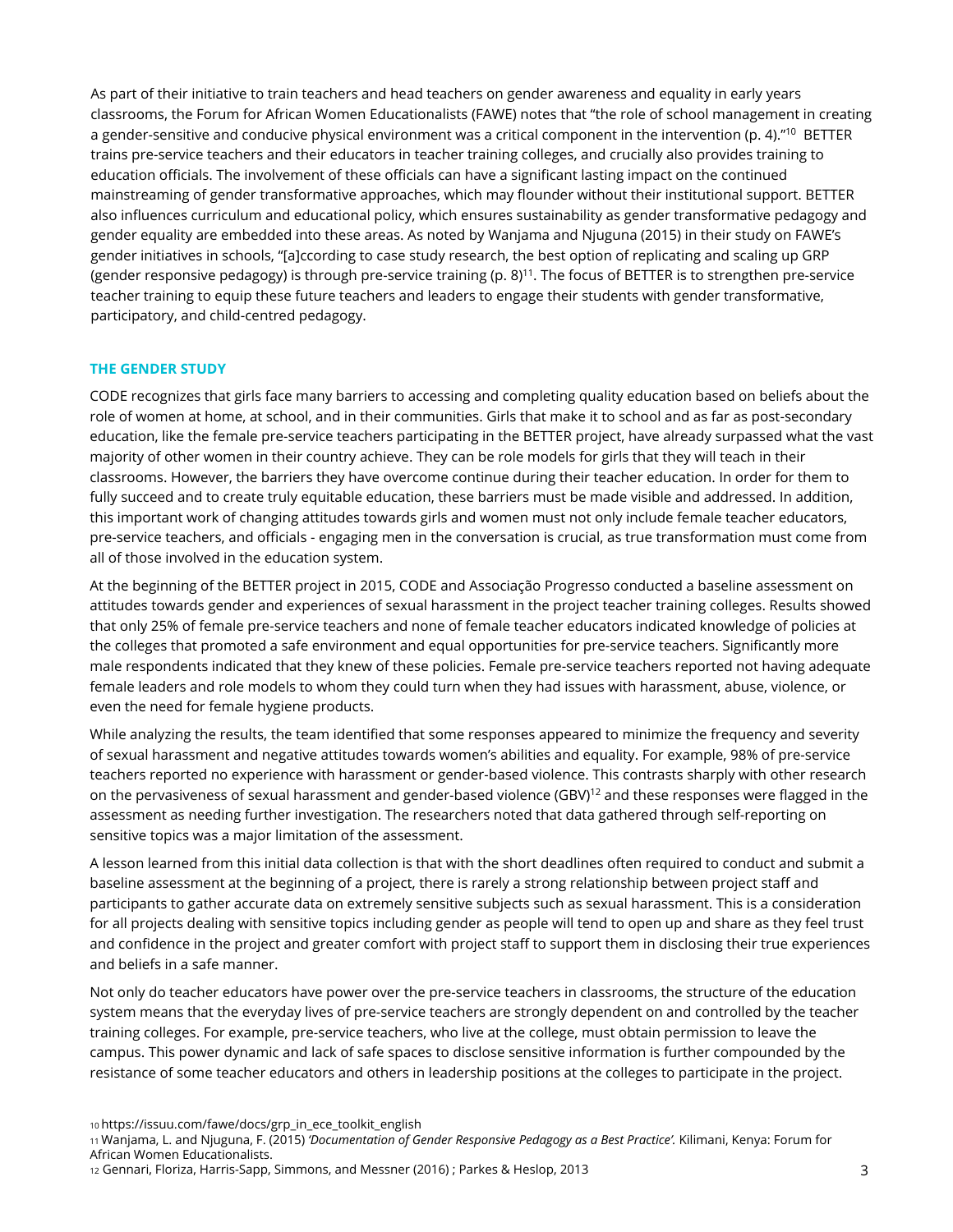In order to dig deeper into the everyday reality of gender equality in the teacher training colleges and to address the concerns raised about some of the self-reported data in the baseline assessment, the BETTER team conducted an indepth Gender Study in late 2018. The results of this study, presented below, will inform the priorities for the remainder of the project as well as providing valuable learning for the Mozambican government and other stakeholders advocating for increased gender equality in education.

The BETTER team worked with gender and education experts from McGill University to develop the aims and protocol of the BETTER Gender Study, which was implemented by two Mozambican consultants at the four teacher training colleges participating in the project. BETTER's Gender Study included focus groups with 93 pre-service teachers (47 female, 46 male), written narratives, interviews with key informants, a survey given to 671 pre-service teachers and 25 teacher educators, and an analysis of project documents. Data collected through the survey was shared and discussed with the gender focal team from each teacher training college and an end of data collection workshop was held at each college to discuss and confirm the initial findings.

#### **FINDINGS**

In general, there was a lack of awareness from the male pre-service teachers on the structural inequalities that exist at the colleges. For example, many responded to the question of how life would be different if they were of the opposite sex by stating there would be little or no difference or that they would not have to do such difficult chores at the colleges. Some male pre-service teachers did recognize that their female counterparts faced systemic barriers and harassment due to their gender, but these were the minority. Female pre-service teachers often did speak positively about their experience of gender equality in broad terms, however in their individual statements regarding life at the colleges, there were many examples of inequality and harassment. While many respondents seemed to be aware of gender equality as an idea and many could speak to what it might be like in the abstract, their responses about their experiences in everyday life showed that attitudes had not shifted greatly away from stereotypical views of women. All four colleges have gender focal points and pre-service teachers and teacher educators have been involved in activities on gender equality through the BETTER project. While these activities have raised awareness and increased understanding, as evidenced in the responses from participants on the idea of gender equality, changes in deeply embedded societal attitudes towards the role of women will take time. The BETTER project has started this process of change and the learning from the Gender Study will assist the team in finding effective ways to expand this work.

An extensive amount of data was generated during the Gender Study, the highlights of which are presented in this results section, grouped into four major themes that stood out in the data analysis – leadership, social life, academic life, and sexual harassment and GBV.

#### **LEADERSHIP**

The belief that men are natural leaders was consistently echoed in responses, exemplified by one male pre-service teacher who said, "men are better, smarter and stronger". Because of these beliefs, it is difficult for women to assume leadership. Based on the reported experiences and attitudes of respondents, it appears that the teacher training colleges have not been able to significantly challenge socio-cultural norms and have not been successful in promoting women as leaders and decision makers. Some female pre-service teachers shared their thoughts on this situation:

- 'My life would be different within the teacher training college (if I were male) because men hold leadership positions. There are more possibilities for men to lead and thus I could change some thoughts that exist on male supremacy.
- I was appointed chief of hygiene… I asked a given class to clean a certain classroom; the whole class disobeyed me… the director was angry with me saying I was not doing my work well.

Females were less likely to be in student leadership positions, with 66% of the leadership positions in the four project colleges held by male pre-service teachers. As noted by the female pre-service teacher above, when women are in these positions, many have found that they are not listened to or respected in the role. The college administration does not appear to provide support for women taking on these roles and does not challenge these disrespectful and patriarchal behaviours and attitudes. 4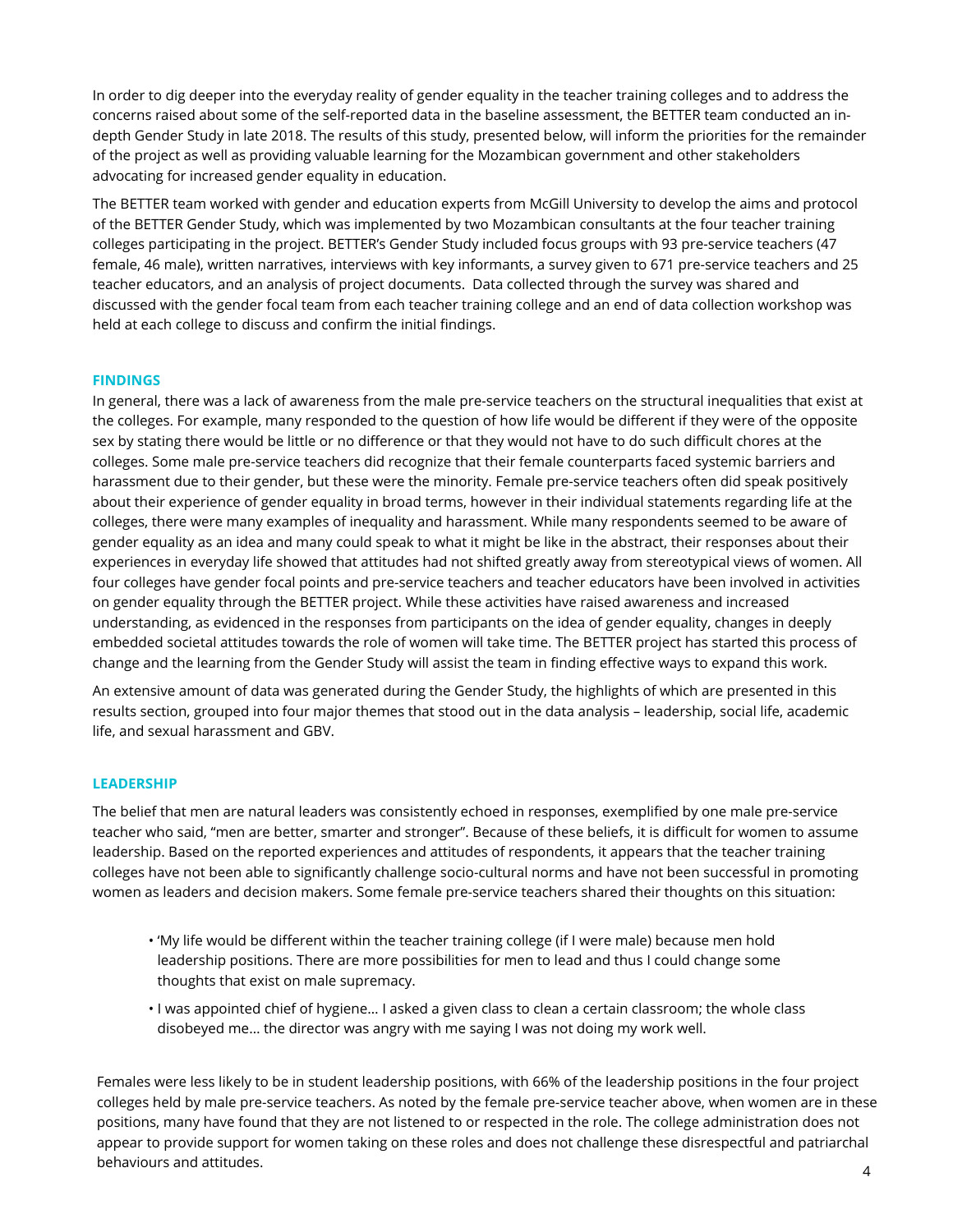#### **SOCIAL LIFE**

Pre-service teachers reported that gendered divisions were the norm in social life at the colleges, with men participating more in sports and women participating more in cultural activities, such as dancing. Male pre-service teachers were also noted to have more time for sports activities than was given to their female counterparts in some colleges. Despite more women's participation in cultural activities, leadership roles in this area were still dominated by male colleagues.

The chores that pre-service teachers must do, sometimes given as forms of punishment, were a focus of many discussions. There appears to be concerns around the amount of time that pre-service teachers are engaged in these chores at the colleges and how these chores may take time away from their studies. The tasks are often assigned along gender lines, with male pre-service teachers doing what is considered the harder work of digging pits or slashing grass, while female preservice teachers were given tasks such as grinding peanuts or taking out trash. In many cases, the male pre-service teachers felt that they were being treated unfairly as they felt that their female colleagues were given lighter and easier tasks.

However, there are times at the colleges when the chores are not assigned based on traditional gender roles and some pre-service teachers had positive attitudes about the transformative potential of these experiences during their time at the college. One male pre-service teacher shared that he believed, "We are going to make our women very proud and we are going to help them with home chores". While a female pre-service teacher stated, "I am going to teach my children to do the same things and they will all have the same rights".

#### **ACADEMIC LIFE**

Details about academic life did not generate as much discussion as the social life in the colleges. The deeply ingrained social norms of gender that occur in classroom interactions, such as the idea that women naturally do not participate as much as men, may not be as obvious to the pre-service teachers as their experiences of inequality in their social lives. Therefore, it is possible that this lack of discussion is because they do not yet recognize or analyze these interactions through a gender lens. The study showed that male pre-service teachers participated more in the class and received better marks. Female pre-service teachers reported participating less because they were afraid to make mistakes and be ridiculed. Some also reported hostility from some educators towards them and felt less valued academically than their male peers.

#### **SEXUAL HARRASSMENT AND GENDER BASED VIOLENCE**

The study found that sexual harassment is a relatively common experience at the teacher training colleges. 40% of the 671 participants, 35% of men and 45% of women, reported experiencing sexual harassment, with 29% of these women reporting that their educator harassed them. This stands in stark contrast to the original baseline assessment results with 98% reporting no experience of harassment. These reporting differences may be a result of the gender awareness activities that pre-service teachers have participated in as part of the BETTER project. Through these activities, which challenge societal norms that dictate that it is normal for women to satisfy and be subservient to men, pre-service teachers have gained awareness about sexual harassment and may now recognize and identify the unacceptable behaviours they have experienced.

In total, 49 pre-service teachers reported harassment by educators. Pre-service teachers who have low academic performance or low economic status are more vulnerable to harassment. This is compounded by the lack of mechanisms for denouncing harassment and a lack of trust in people and institutions. Many respondents, both male and female, also continued to place responsibility on the female pre-service teachers, making comments that their manner of dress or behaviour may have tempted and encouraged their harassers.

#### **DISCUSSION**

Gender transformative education is not a simple or linear process. True transformation does not happen on an easily mapped journey, it is complex and iterative, building on awareness and equity initiatives. The Gender Study results show this reality. While one would hope that a study done several years into a project would show gains in gender awareness over the baseline assessment, in fact the opposite has occurred and for good reasons. It takes time to build relationships and trust that provide the space for people to open up about sensitive topics such as sexual harassment and GBV. In patriarchal societies, it also takes time for people to even recognize that these beliefs and behaviours are not acceptable and even longer for people to feel comfortable to report instances of harassment or GBV.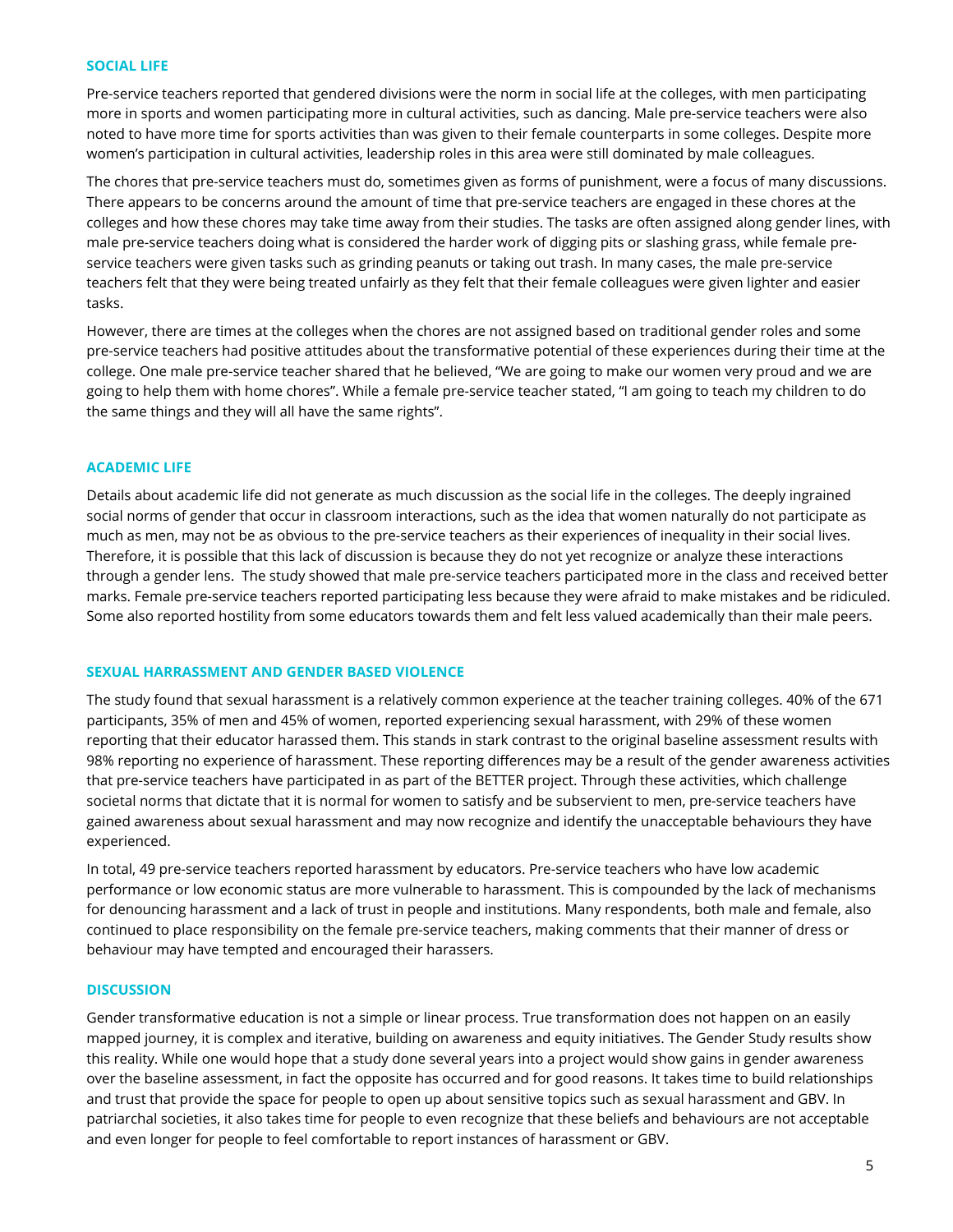While it may not initially appear that way, the study results may actually be a move forward in that conversations that were kept hidden and harassment that was not recognized or reported is now being discussed, perhaps tentatively and not always without controversy. True transformation is messy.

While these results may paint a stark reality of life for female pre-service teachers in colleges, they can also be a call to action. They show a deeply ingrained culture of inequality and pervasive harassment. After three years of discussions and activities to promote gender equality implemented by the BETTER project, including the presence of a trained gender focal point and peer support team in each project college, it appears that pre-service teachers are recognizing and naming inappropriate behaviour and attitudes that they either did not recognize or did not feel comfortable reporting during the baseline assessment. These results now require action at both the local and national levels from the BETTER project, the teacher training colleges and local educational leadership, and MINEDH. The pre-service teachers have shared their realities and if all stakeholders wish to truly transform education in Mozambique, making it equitable for girls and others who have been marginalized within the traditional power structures and system, these actions must be taken seriously and implemented.

#### **STUDY RECOMMENDATIONS**

The following is a summary of the recommendations for actions to address the results of this study:

- Each teacher training college needs a clear harassment policy including reporting mechanisms and assurances of appropriate action.
- Conduct further in-depth gender training for pre-service teachers and teacher educators.
- Adopt a collaborative model of leadership that promotes open dialogue between pre-service teachers and teacher educators.
- Implement follow-up activities at each of the participating teacher training colleges so that various stakeholders (administrators, pre-service teachers, and teacher educators) have a chance to engage in their own participatory data analysis and action plans.
- Increase the number of female teacher educators and leaders to achieve parity in the delivery of educational programs in the teacher training colleges.
- Promote greater participation of women in sports and men in cultural activities; and have both female and male pre-service teachers stand in the same line-ups and do the same chores.
- Empower female pre-service teachers to occupy more leadership positions and roles.

#### **LESSONS FROM THE BETTER GENDER STUDY - TOWARDS A GENDER TRANSFORMATIVE EDUCATION**

CODE and Associação Progresso recognize that true transformative change takes time, that the steps that need to be taken are context dependent, and that action must happen at all levels, from local to national. The results of the Gender Study are not just important for the BETTER team to inform the final years of the project. This study also contributes to understanding of gender awareness and sexual harassment that is crucial for all stakeholders in the educational sector in Mozambique, in particular for MINEDH, who can use this data to acknowledge the realities of young women in teacher training colleges and to make a commitment to develop and implement policies that address these experiences.

Change is needed at all levels. By integrating gender into all aspects of the project, CODE and Associação Progresso aspire to create true, sustainable, and substantive change in Mozambique's education system. While not all of the recommendations from the Gender Study are within the scope or control of the project, the transformative potential of BETTER lies in its close collaboration with MINEDH and the opportunity to influence curriculum and educational policies at the national level while also implementing training and activities that mainstream gender at the project teacher training colleges and their associated primary schools.

In response to the results, learning, and the recommendations from the Gender Study, CODE has developed an action plan, outlined below, that takes key learning points from this study along with the current research on gender and education. These actions, while specific to the BETTER project and to CODE's wider commitment to implementing gender transformative programming, are also actions that we hope will be taken up by other educational programs in many countries.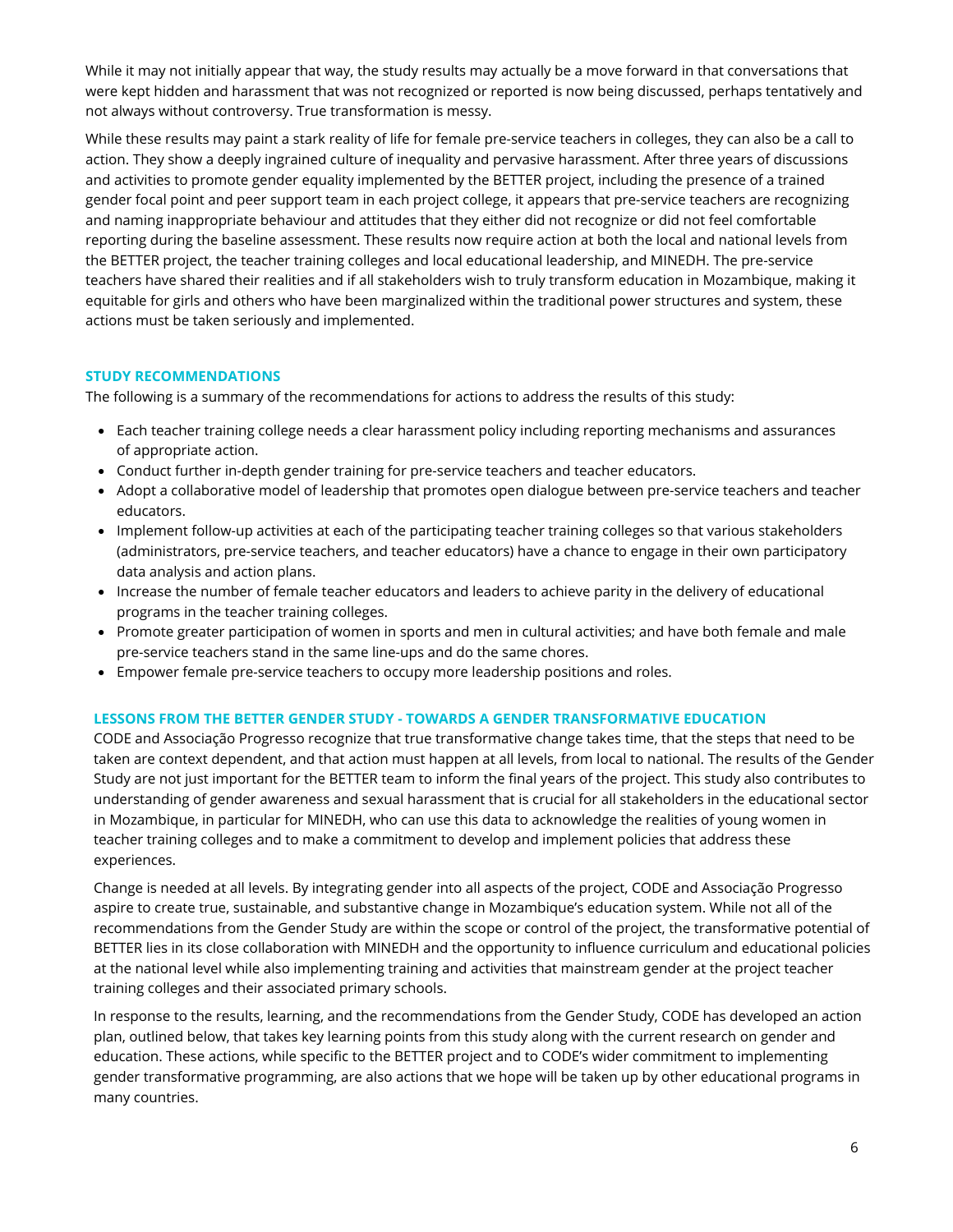#### **ACTIONS AT THE LOCAL LEVEL**

The following actions, implemented at the local level in teacher training colleges and their associated primary schools, can make an extraordinary difference in classrooms and be a catalyst towards gender transformative education in Mozambique.

#### **GENDER AWARENESS TRAINING**

In the final years of the project, BETTER will continue to mainstream gender into all training and will provide concrete examples from the Gender Study as a method to engage participants and challenge them to recognize and tackle gender inequality found in their colleges and communities. In these training sessions, the BETTER team can respond to several recommendations from this study that are within the scope of the project including: further in-depth training for preservice teachers and their educators; encouraging collaborative models of leadership and open dialogue between preservice teachers and their educators; and implementing follow-up activities at each teacher training college to encourage participatory data analysis and planning. Responding to the study's recommendation for more training on gender awareness, a new Gender Based Violence Toolkit, created by McGill University specialists for the project, informs all project training and is being shared with project participants and stakeholders. In addition, future training may also include extra support for female pre-service teachers on communication and leadership skills.

BETTER has trained pre-service teachers, teacher educators, and education officials to create cellphilms during several participatory visual methodologies workshops. Cellphilms are short videos created with cell phone cameras that allow participants to document important issues to generate discussion. Gender focal points, peer educators, and other preservice teachers who attended the workshops then present the cellphilms at their colleges, encouraging discussion on critical issues raised in the videos.

Female pre-service teachers participating in the project shared that they felt empowered by their engagement in making cellphilms, as it allowed them to feel more confident in raising issues such as sexual harassment. Teacher educators noted that pre-service teachers use cell phones every day, which makes this a powerful medium for social change. They also recognized that it was important for these future teachers to be trained in techniques to raise awareness of gender issues among members of the school and wider communities.

#### **GENDER FOCAL POINT AND GENDER AWARENESS ACTIVITIES**

Through the BETTER project, each of the four teacher training colleges has a pre-service teacher who is a trained gender focal point and a group of peer educators who have been trained by the focal point. This group leads ongoing gender awareness activities at their colleges and the associated primary schools and communities with the support of the BETTER Gender Officer. Activities at the colleges include: cellphilm screenings, presentations on the college's code of conduct and on sexual health and reproductive rights, poetry, and theatre. Pre-service teachers and teacher educators also received notebooks published by BETTER with information on gender equality and sexual health and reproductive rights.

#### **ENCOURAGING GENDER PARITY IN SCHOOL ACTIVITIES**

Encouraging pre-service teachers to engage in non-traditional gender activities, such as women playing soccer, chopping wood, and heading up student activities and men doing tasks such as cooking and cleaning, and participating in dance and other cultural activities, will begin to instill the norms that move beyond stereotypical roles. Female pre-service teachers may feel more confident to engage in activities as more of them participate and they then can become role models for their future students. As the 2019 UNESCO Global Education Monitoring Gender report, *Building bridges for gender equality*, <sup>13</sup> noted:

Sport is increasingly seen as a tool to influence gender norms because it can bring together disadvantaged communities, promoting individual sporting abilities while strengthening skills needed to deal effectively with the demands and challenges of everyday life, such as cooperation, respect, problem-solving, empowerment and communication (p. 36).

Through the activities and the influence of gender focal points and peer educators, awareness raised in training, and the project's influence with college leadership teams and teacher educators, BETTER will advocate for gender parity in the colleges' student leadership positions and for pre-service teachers to engage in non-traditional gender roles in